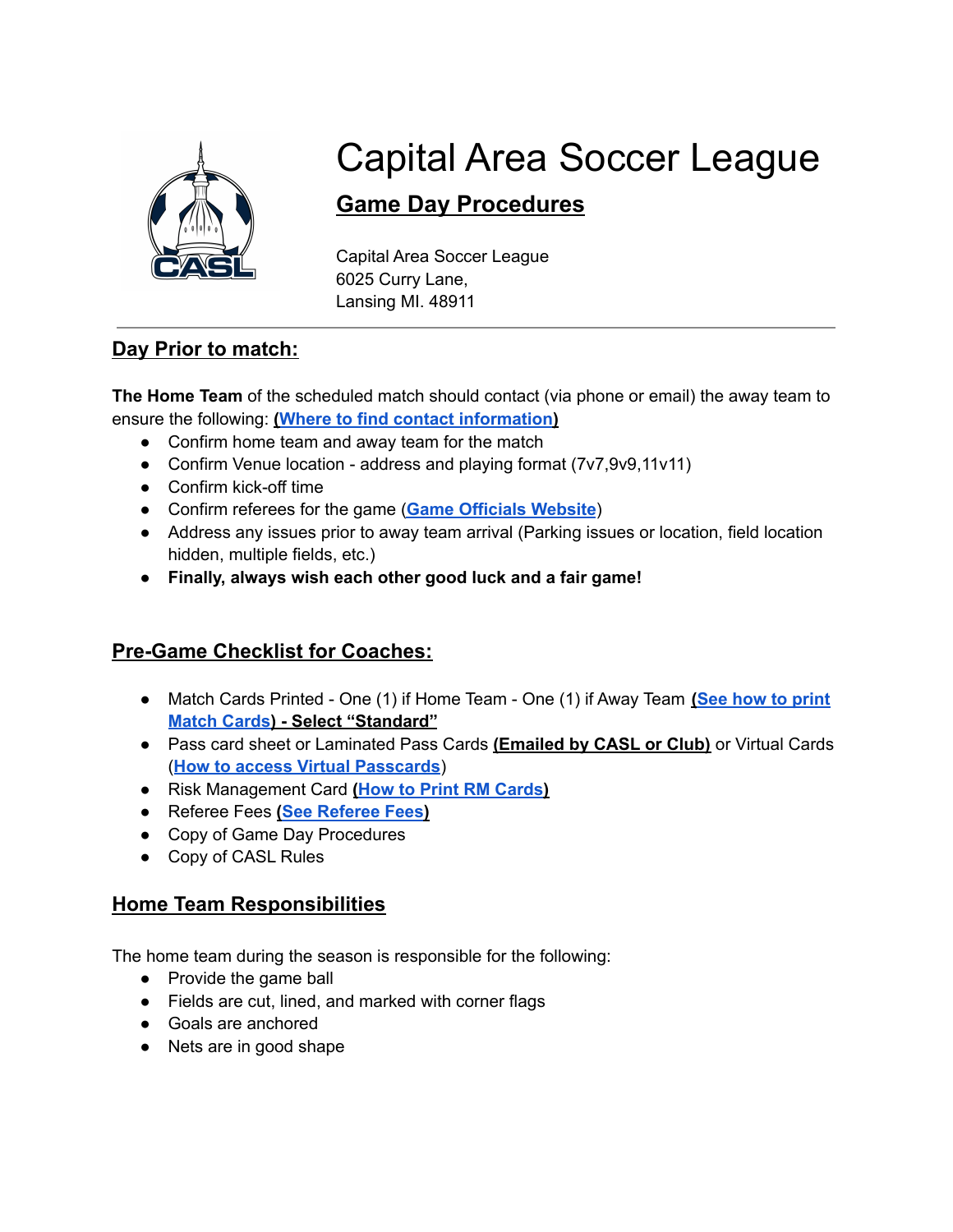## **Pre-Game Check-In:**

- 1. For check-in, a sheet of the passcards document printed from Got Sport must be presented to the referee. Players/coaches must be identifiable in the photo. A black and white copy is acceptable. **A laminated sheet or cards is highly suggested but not required.**
- 2. **The home team** should provide the referee with two (2) Match Cards printed from Got Sport. (**See How to Print [Match](https://gotsport.zendesk.com/hc/en-us/articles/360052832054-How-to-Print-a-Match-Card) Cards**) - **"Select Standard"**. One for the ref to email to gamereports@caslsoccer.org and one for the home team to keep for their records. Away teams are only required to provide one (1) Match Card.
- 3. **Both home and away** teams give the referee all Match Cards (s) and pay the refs. Refs must be paid prior to the start of the match. If the refs show up, they get paid no exceptions. (**See [Referee](https://www.caslsoccer.org/referees) Fees**).
- 4. Cross out the names of any players and coaches who are not present or are fulfilling a suspension. If a name is not crossed out it will be assumed that the player/coach participated in the game and could result in a forfeit due to ineligible participants.
- 5. Referees check-in individual players using the passcard sheet. Each player/coach must be listed on the Match Card and have a CASL/MSYSA pass card to be allowed on the sideline.
	- a. A maximum of 4 coaches/team officials may be on the sideline with the team during the game. All extras including managers must be crossed off and remain on the parent side of the field.
	- b. Under no circumstance may a player play for your team if he/she is not registered on your team through CASL. Using an ineligible player is a serious offense and any coach who does so will be subject to suspension and further disciplinary action.
		- i. If no pass card is available, the Referee cannot allow the player to participate. However, If the Coach playing the player(s) with missing passcards concedes the game as a forfeit the game may be played as normal or as a scrimmage. **No exceptions.**

#### **6. Guest Players: Fall/Spring 2021**

- a. Players that are not listed on the **Match Card** including **guest players** may be handwritten but must have a player card in order to participate in the game.
- b. The coach is responsible to make sure they are eligible to play on this team this includes
	- i. **Age (See Birth [Chart](https://www.usyouthsoccer.org/file.aspx?DocumentId=63))**
	- ii. **Not serving suspensions**
	- **iii. Does not exceed Rosters Size (See [Roster](https://53ef6aca-8ec5-4ecd-8546-975b6007d271.filesusr.com/ugd/3fa1d9_2102fb0ca5ff4ffcbf9b27085858833f.pdf) Size)**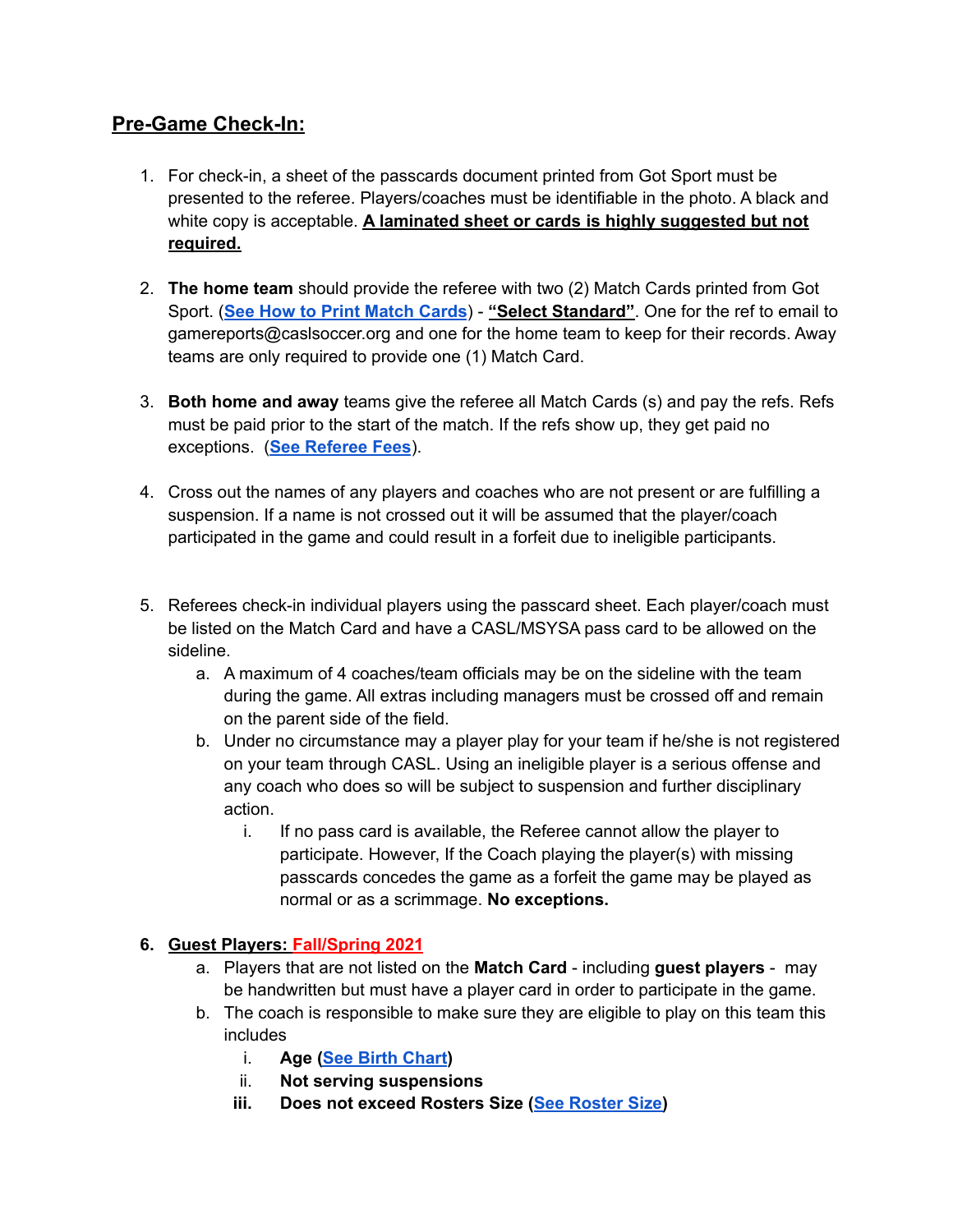- 7. All adults present on the sideline must be in possession of a CASL/MSYSA Pass Card showing their Risk Management/SafeSport/CDC information. The Risk Management cannot be expired (a valid passcard will be marked with SSC and CDC). The card is valid one year past the date listed). If an adult does not have this he or she will not be allowed to participate as a coach under any circumstance. There must be at least one adult coach present during the game. If not, the game shall not be played. The referees will be paid and the absence of a coach reported to CASL.
	- a. If a coach has a picture of their RM Card this may be accepted but the coach MUST show this to the referee to verify.
- 8. If either team does not have seven (7) players available within fifteen minutes of the stated game time, the game will be forfeited to the other team, as long as they have seven (7) players available. In U11 and U12 games, the minimum number of players needed is five (5); in U10 and younger games, the minimum number of players needed is four (4).
- 9. If no referees show up for the game, the home team should contact the League Director for assistance. If the League Director can't be reached, you may use a qualified referee from another field if possible.
	- a. As a last resort, the coaches may agree to play the game with an agreed-upon appointed referee **(must be certified)**.
	- b. If both coaches agree to a game reschedule the game will be allowed to be rescheduled with no fee. (Email the League Director- [director@caslsoccer.org](mailto:director@caslsoccer.org) )
	- c. If a team is experiencing illnesses due to COVID **(Team must have less than the required minimum of players - See 7)**. Games may be rescheduled to a later date without the game change fee. This must be approved by CASL before making arrangements. (Email the League Director- [director@caslsoccer.org](mailto:director@caslsoccer.org))

**Teams are asked to show extra sportsmanship if teams show up for the game and are very short on players. Running up the score will not do anyone any good. Consider playing down in numbers as well to allow for a more competitive game, or adding internal restrictions to the team to challenge the players i.e. 2-touch, crosses only, etc**.

## **Post Game (on-field):**

- 1. One coach or team manager from both the **Home Team** and **Away Team** should meet with the referee to review the Match Cards.
- 2. **The referee** will explain what has been written on the Match Card (score, cards given, and any players or coaches crossed off of the report).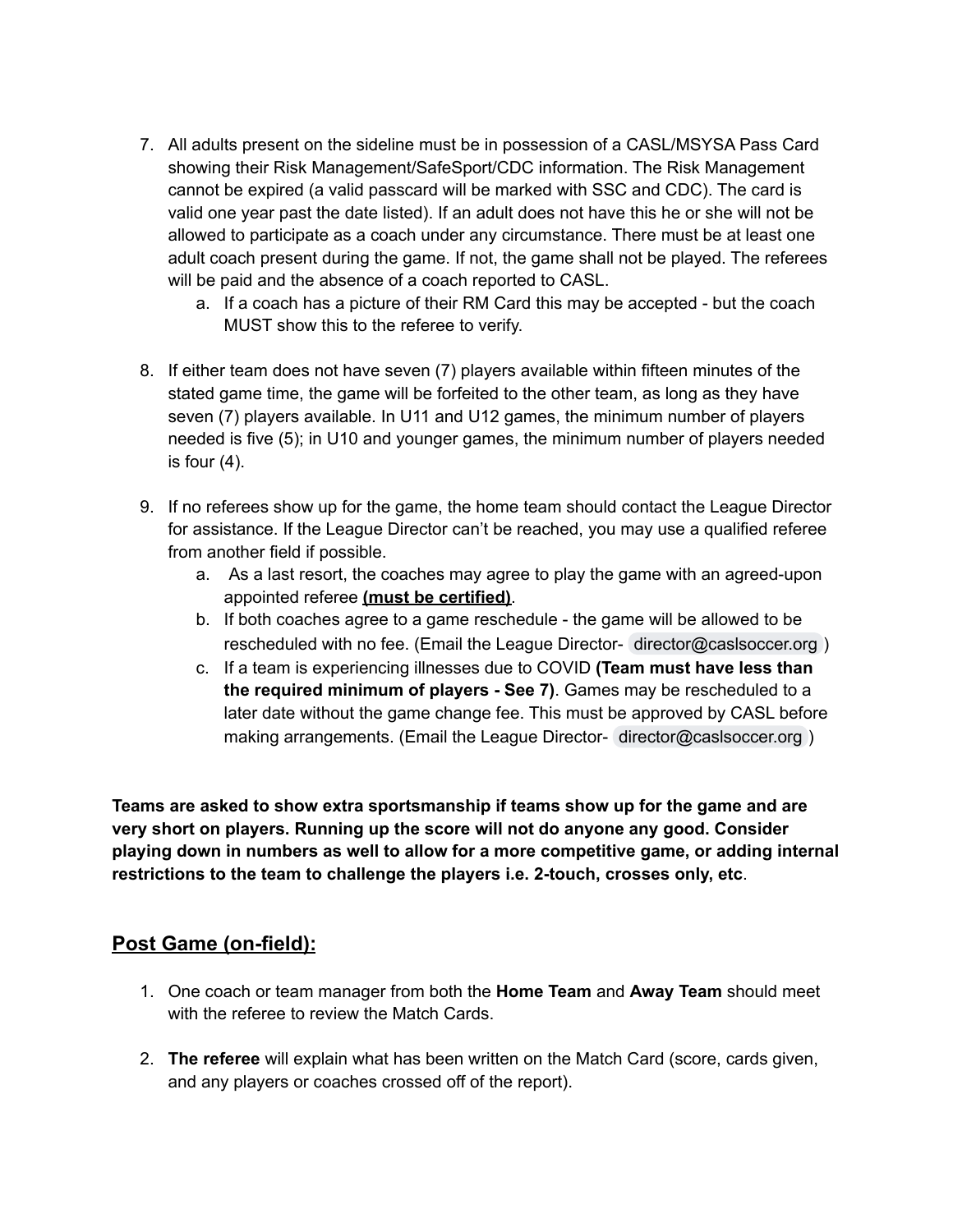- a. Any complaints or changes that are disputed must be submitted in writing to CASL for Review **[\(Complaints@caslsoccer.org\)](mailto:Complaints@caslsoccer.org).**
- **3.** Once agreed, the **Home Team Manager or Coach** and the **Away Team Manager or Coach** sign all Match Cards. One for the **Home Team, Away Team, and Referee.**

#### **Post Game (When You Get Home):**

1. After the game, the **Winning Team** is required to submit the score via Got Sport. In case of a tie, the **Home Team** will submit the score.

#### **\*\*Scores must be submitted within 48 hours of the match\*\***

#### **How to submit a score:**

● Submit your score via the **CASL [Public](https://system.gotsport.com/org_event/events/8558/submit_pins/new) Page** using the walkthrough below **Pin:** "CASL"

**[Submitting](https://gotsport.zendesk.com/hc/en-us/articles/360053705453-How-to-enter-score-from-public-page) a score via "Public Page"**

- 2. The **Winning Team** or **Home Team (in case of a tie) is** required to upload their **Match Card** via the **CASL [Public](https://system.gotsport.com/org_event/events/8558/submit_pins/new) Page**
	- a. Upload and scoring are required within 48 hours of the match.
	- b. Simply take a picture of the **Match Card** (Game Sheet) and submit it to the "Upload Game Sheet" Link
	- c. If your **Match Card (Game Sheet)** is lost or you are having trouble uploading it to the form please email it to (**[Gamereports@caslsoccer.org\)](mailto:Gamereports@caslsoccer.org)** with your Game number and result in the subject line.

#### **Home and Away - Field Diagram:**

Below is a diagram for the Coaches, Players, Referees, and Spectators to follow, this should be used as a reference whenever possible.